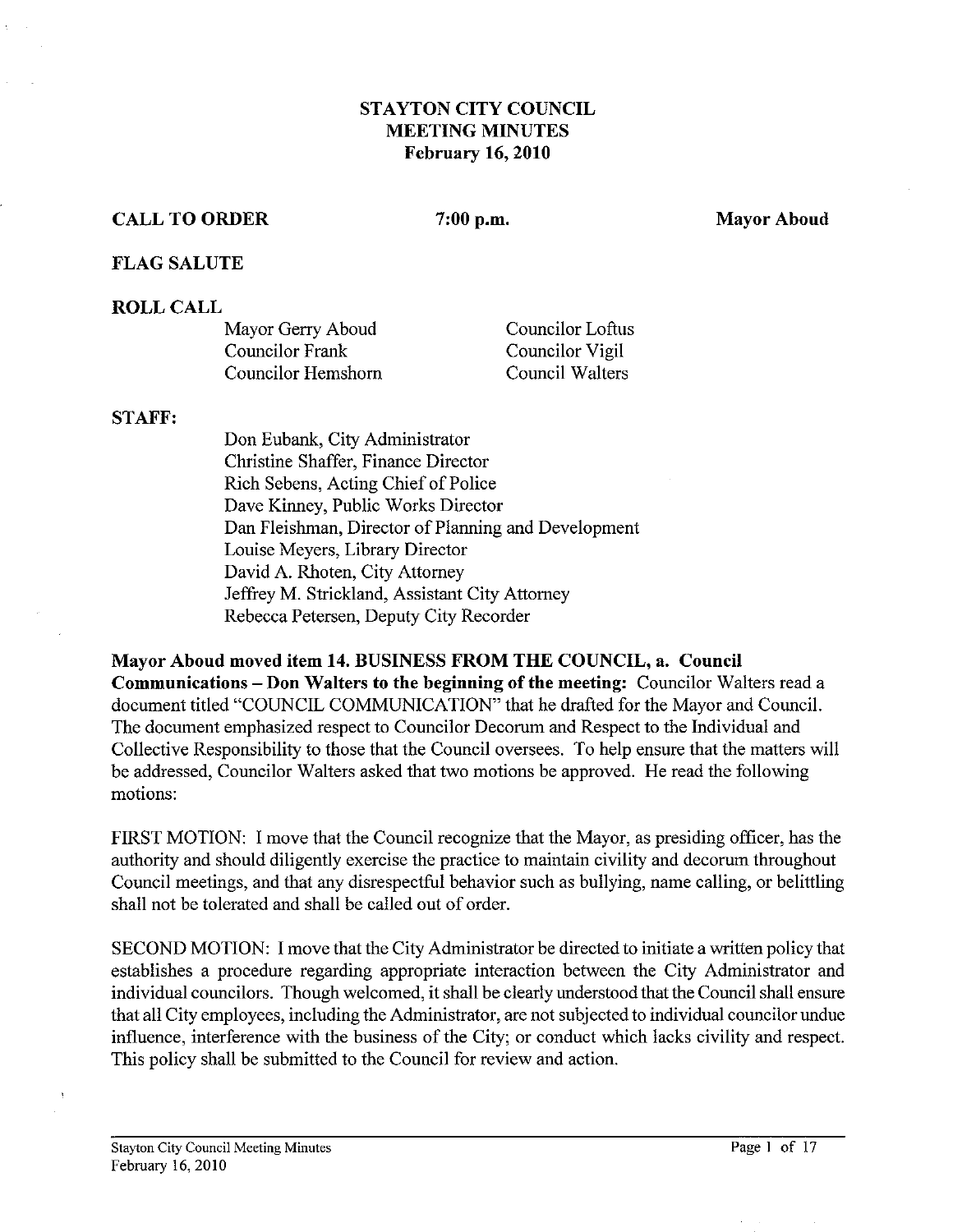**First Motion:** From Councilor Walters, seconded by Councilor Hemshom, to move that the Council recognize that the Mayor, as presiding officer, has the authority and should diligently exercise the practice to maintain civility and decorum throughout Council meetings, and that any disrespectful behavior such as bullying, name calling, or belittling shall not be tolerated and shall be called out of order.

**Motion to amend First Motion:** From Councilor Loftus to amend the motion. He would like to see the Mayor included. He would also like a sentence that says the Council has ultimate authority as to what is considered disrespectful behavior. **Motion dies for lack of second.** 

**Discussion of First Motion:** Councilor Loftus stated these are already the Council's rules; they are already part of Roberts's Rules of Order. This is the third attempt to in affect try to have the collective, or have the Council act as a collective, and he wanted to make it clear that what one person considers disrespectful another person may not. For the most part this issue before us has been continually ongoing and it deals primarily with whether or not a councilor is acting as a councilor or acting as a citizen, when making an inquiry to try and get information. Mr. Loftus stated he has been subjected to absolute impediments, interference, and in his assessment insubordination in dealing with staff. There is no way he will be voting for this as it is already part of the Council's rules.

Councilor Walters stated that the first motion pertains to City Council meetings only and not the rest of the hours in a week. He stated when the Council is bickering they are not getting the job of the City done, and they need to act like adults. He added calling names and belittling doesn't need to be done and we need to act like adults. Since the Council is already supposed to be doing this and isn't, this is just a reiteration of those points that it needs to be done.

Councilor Hemshom stated it continues to be a problem as this issue keeps coming up. Council protocol was not accepted at the beginning of the 2009 term. If a protocol cannot be accepted, then one needs to look at why they are on the Council and whether or not they are being a positive part of the Council. Council members need to be able to address each other and staff respectfully during a meeting.

Councilor Loftus stated some of the belittling comments have come from the Mayor as he has attempted to shut down citizens in addressing the Council and Mr. Loftus is very concerned when this is specifically targeting individual councilors and there is absolutely no recourse for the Mayor. Councilor Loftus stated again he is not supporting this. Mayor Aboud stated he had nothing to do with the "Council Communication" proposal and only read it the same day the Councilors received it.

Councilor Walters stated Roberts Rules of Order allows the Council to take care of the Mayor if he/she gets out of line. The document is for all of the Council, himself included. He is not pointing the finger at anyone he is just saying that all members of the Council needs to act like adults.

**First Motion Passed: 3:2** (Frank & Loftus)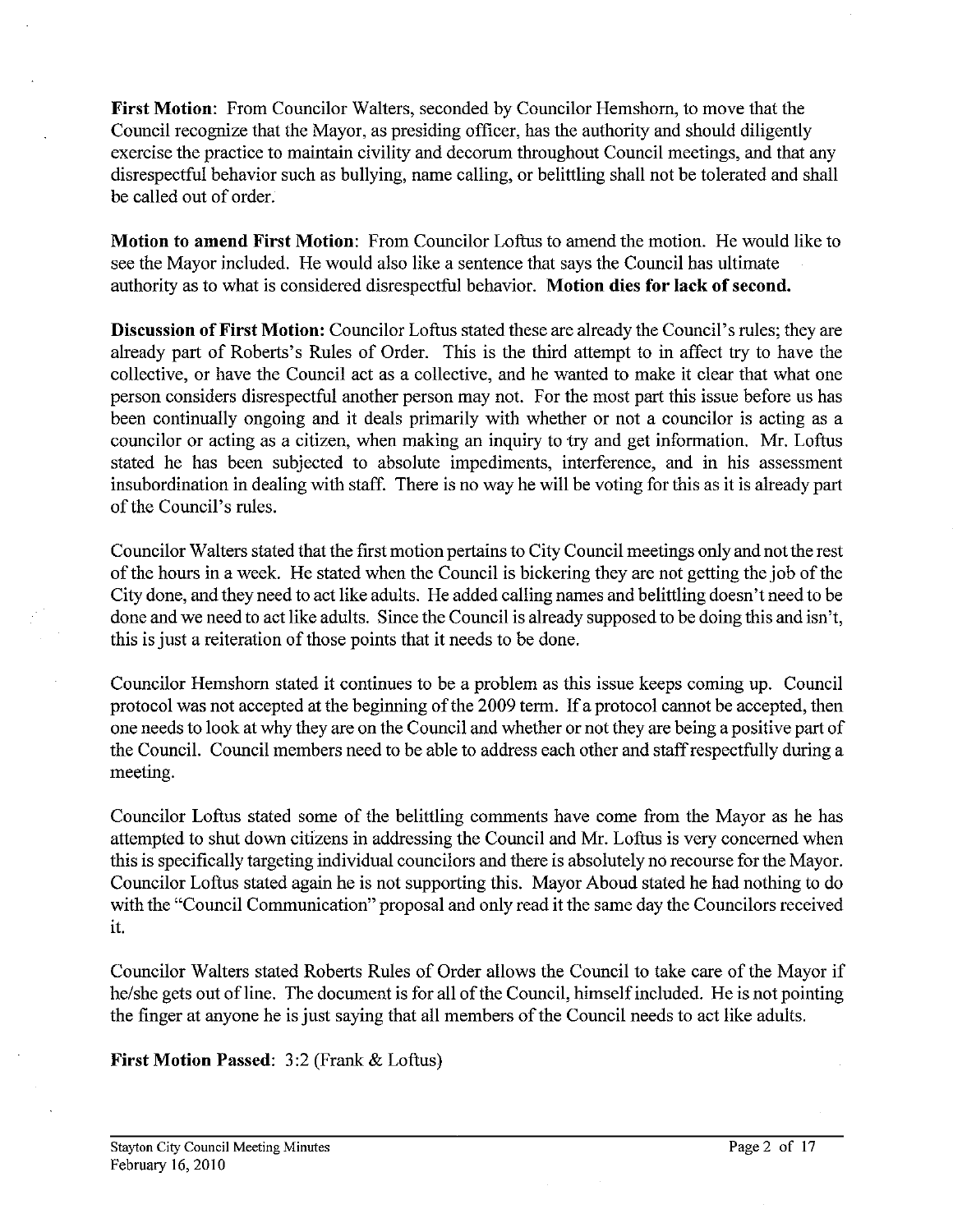**Second Motion:** From Councilor Walters, seconded by Councilor Hemshom, to move that the City Administrator be directed to initiate a written policy that establishes a procedure regarding appropriate interaction between the City Administrator and individual councilors. Though welcomed, it shall be clearly understood that the Council shall ensure that all City employees, including the Administrator, are not subjected to individual councilor undue influence, interference with the business of the City; or conduct which lacks civility and respect. This policy shall be submitted to the Council for review and action.

**Motion to Amend Second Motion:** From Councilor Loftus, seconded by Councilor Vigil, to include the word Mayor anywhere the word "Councilor" is used; that the Mayor shall have not have undo influence or inappropriate interaction.

**Discussion of Second Amended Motion:** Councilor Walters stated he has no issue with adding the word Mayor to the motion he somewhat assumed that he probably should have put it in the motion. The Mayor during his duties is going to have more contact with City staff than the rest of the Council as that's his job.

Councilor Loftus stated that should this be passed he wants the City Administrator in the written policy to clearly comply with the Attomey Generals manual on Open Meetings Laws and Public Records, whether it is a City Councilor or a private citizen who asked for information. Mayor Aboud pointed out that the discussion is on the specific amendment that Mr. Loftus made and not the main motion.

## **Amendment #1 to Second Motion Passed:** 4:0, **1** abstain (Frank)

**Second Motion passed as amended:** 3:2 (Frank & Loftus)

# **PRESENTATIONS/COMMENTS PROM THE PUBLIC**

- **a.** Richard Silva. Stayton: Mr. Silva read a prepared statement regarding the inaccuracy of the January 19,2010 City Council meeting minutes, and holding all City managers to a higher performance standard.
- b. Jack Fiske, Stayton: Mr. Fiske expressed his concern that one person on the Council has done more damage to the City, berates the City Administrator and berates staff. Its amazing how one person can bring down the City and it needs to be stopped. He encouraged the other Council members to not stand for it.
- **c.** Art Christensen, Stayton: Referring to the Council Communication Second Motion, Mr. Christensen stated that while the communication has a lot of good intent, it's not the City Administrator's job to write a policy for the City Council as it's not right to put him in that position. The City is not going in the right direction and many votes by the Council are **3:2,** which is not a unified City Council. The Council needs to discuss this issue and become more unified. Councilors should be able to speak their mind and debate at a meeting instead of being limited.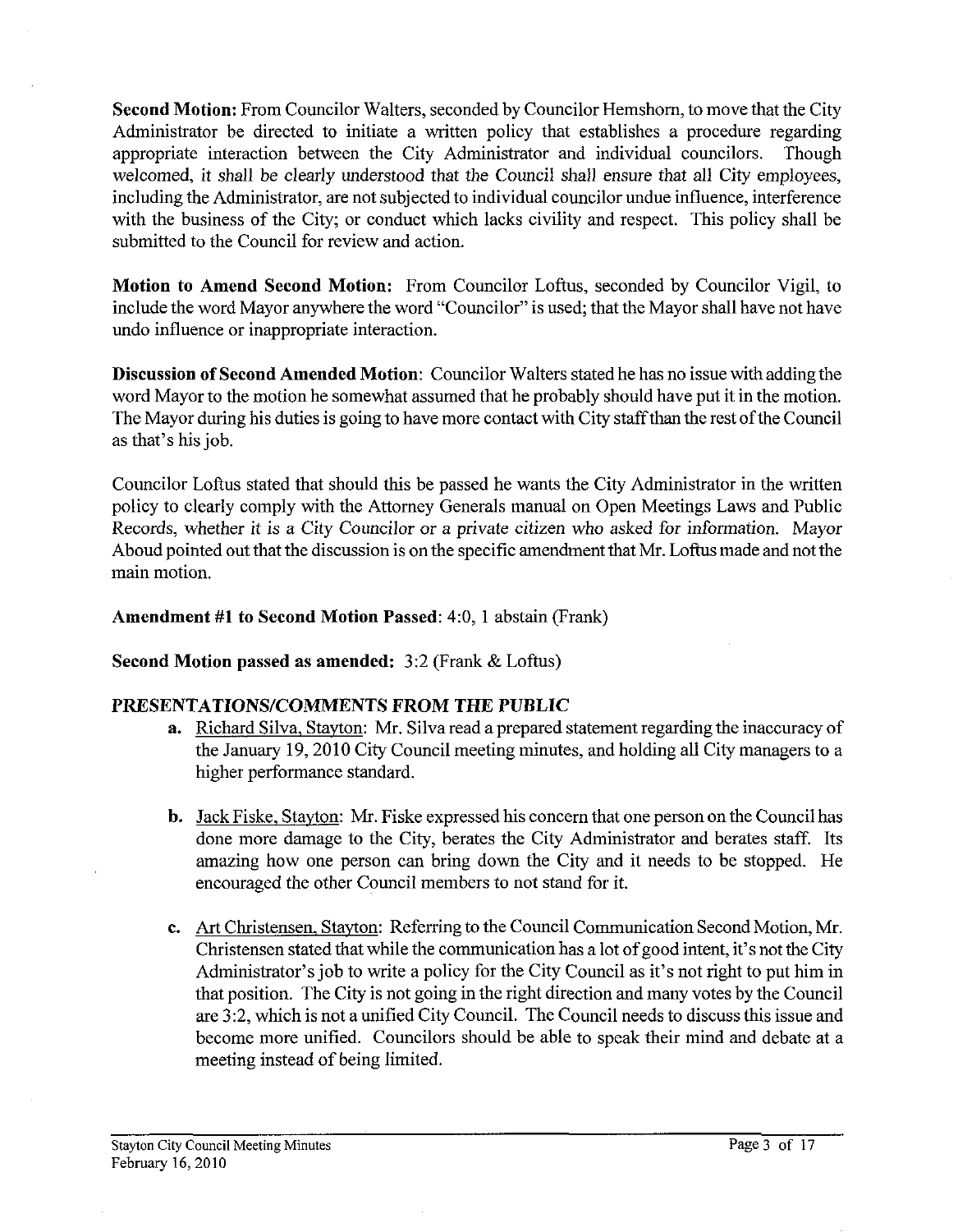## **ANNOUNCEMENTS**

**a. Additions to the Agenda:** None from staff.

Councilor Loftus stated he had some issues to be brought up under Council Business.

## **CONSENT AGENDA**

- **a. City Council Meeting Minutes of January 19,2010**
- **b. City Council Meeting Minutes of February 01,2010**
- **c. Ballot Title Referendum Petition for Urban Renewal Plan**

Mayor Aboud stated corrections to the February 01, 2010 meeting minutes were provided to the Council therefore the approval of item b. of the consent agenda would include the corrections.

Councilor Loftus pulled items a and b from the consent agenda.

**Motion:** From Councilor Vigil, seconded by Councilor Loftus, to approve Consent Agenda item c only. **Motion passed** 5:O.

Mayor Aboud asked Councilor Loftus to explain his concerns with items a. & b. of the consent agenda. Councilor Loftus asked to defer the issue until later in the meeting under Council Business and Mayor Aboud stated it would be discussed at this time.

Councilor Loftus stated: "Beki, can you please..." Mayor Aboud interrupted him and stated according to the Council Rules, questions are to be addressed to the Mayor.

Council Loftus stated: "Mr. Mayor, I would like the City Recorder to please address the issue of how she ended up with the minutes that were initially submitted, and explain to me whether it was under direct orders from either the Mayor, the City Manager or whether she took her own initiative to modify those minutes".

Mayor Aboud stated he did not feel this was appropriate, the minutes have been corrected.

Councilor Loftus interrupted Mayor Aboud. "We need to gain the facts on how did it happen, where did those notes or minutes originate fiom because this is a serious violation". Mayor Aboud stated it would be put down as a mistake, the mistake was corrected and that is what DRAFT MINUTES are for.

Councilor Loftus stated, "No Sir, DRAFT MINUTES means simply not has been adopted by the Council it doesn't mean that DRAFT is for me to then read it and go through and factually check everything that is in there, that should be Don's job if he's present and reading it he should be able to catch those type of mistakes". Mayor Aboud stated that may be the case and it is the councilors' job to read the minutes for corrections, that's what we are here for.

Councilor Loftus stated he would like to make a motion that we reorganize our City administrative government functions, and place the Mayor as the City Administrator and we do away with the Council. Councilor Hemshorn stated "James your being absurd at this point". Mayor Aboud stated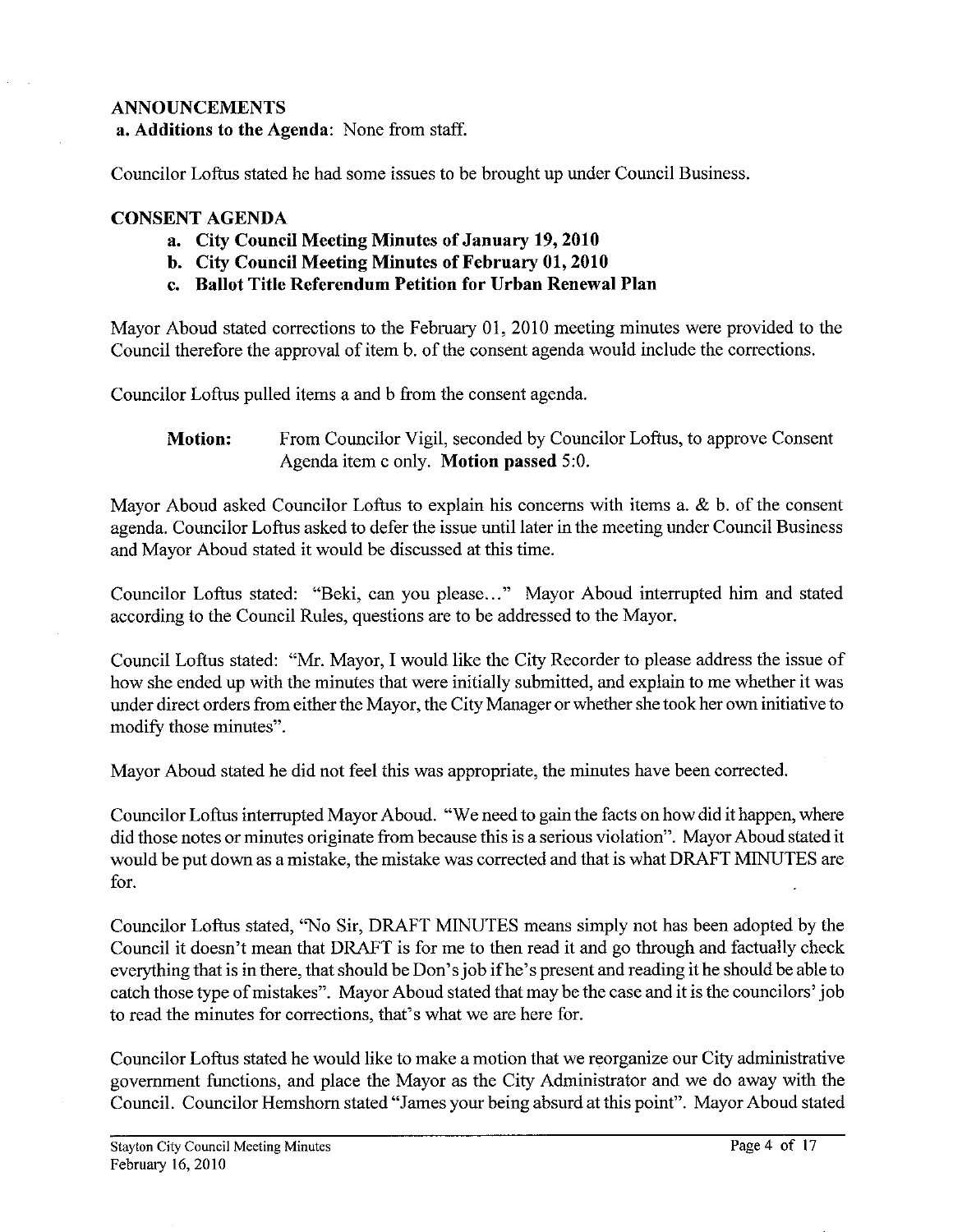"That's enough, we are going to approve the meeting minutes". Council Loftus stated he attempted to have this discussion with the City Administrator but he refused me.

**Motion:** From Councilor Vigil, seconded by Councilor Walters, to move to acceptthe January 19, 2010 Council meeting minutes. Motion passed: 4:1 (Loftus)

Mayor Aboud stated corrections to the February 01,2010 meeting minutes were made to pages 1 and I 1, and asked if there were any further corrections from the Council. Mr. Loftus stated that on "page 7 of 14, second paragraph, last sentence, second word, it says paining instead of painting." The word will be corrected from "paining" to "painting".

**Motion:** From Councilor Vigil, seconded by Councilor Walters to accept the February 1,2010 Council meeting minutes as amended. **Motion passed:** 4:0,1 abstain (Hemshom).

## **PUBLIC HEARINGS - None.**

### **UNFINISHED BUSINESS**

**Ordinance 918 Second Consideration to Bring Annexation procedures in the Code into Compliance with the City Charter** 

- **a. Staff Report:** Mr. Fleishman reviewed the staff report included in the Council packet materials.
- **b. Council Deliberation:** Councilor Loftus stated that at the last meeting he asked Mr. Fleishman if he had any idea of what costs for an election would be for a citizen who wanted to have an acre of land annexed into the City. Mr. Fleishman stated that costs would be approximately \$5,000.

Mayor Aboud commented that this issue of costs is of no consequence as the voters of this community voted to put it in place and all the Council is doing is placing it in the Stayton Municipal Code. This item is in the Charter, which states that this has to be done.

Councilor Loftus stated that he understands this but feels it's important forthe citizens to understand what they've done and how much it is going to cost.

## **c. Council Decision:**

**Motion:** From Councilor Frank, seconded by Councilor Walters to approve and enact Ordinance 918 Amending Annexation Requirements of Stayton Municipal Code, Title 17 as presented. **Motion passed:** 5:O.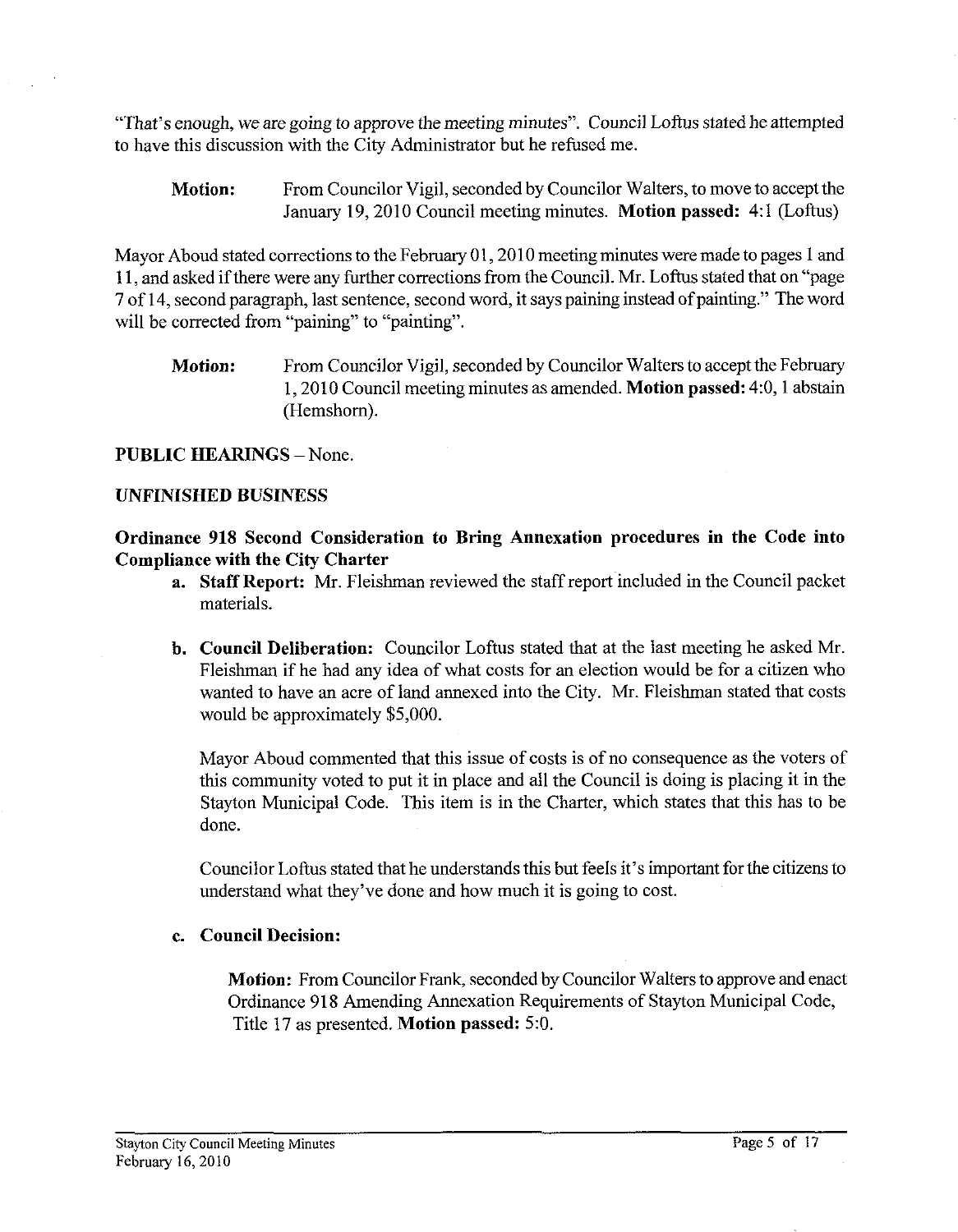## **Ordinance 919 Second Consideration to Amend the Regulations regarding Electronic Message Signs**

**a. Staff Report:** Mr. Fleishman reviewed the staff report included in the Council packet materials. He explained the changes requested by the City Council have been incorporated into the ordinance.

The first change requested was that a comer lot may only have one electronic message sign, whereas the current sign code states that a comer lot may have a regular sign on each street. To make the change, Mr. Fleishman deleted the provision stating that you can only have one electronic message sign on a comer lot. The current code already states that you are allowed two signs on a comer lot, so there is no reason to restate this again.

The second change incorporated into the code was whether electronic message signs would be allowed in the two downtown mixed-use zones. This change was added into section 10.a.

The final unresolved issue is whether or not the electronic message signs should be allowed to have lighting other than white or amber. He explained the reasoning behind the Planning Commission's recommendation that the colors be limited to white and amber.

**b. Council Deliberation:** Councilor Walters commented that he has noticed that the electronic signs that have red really do make a big difference and it is difficult to keep your eyes on the road and not look at them compared to the ones with white.

**Motion:** From Councilor Frank, seconded by Councilor Walters to that electronic message signs are limited to white or amber.

**Discussion of Motion:** Councilor Loftus stated that once again, they are setting limitations on business owners who are spending their money to purchase these signs. For business owners, it may be nice if they wanted to put a holiday message such as "Seasons Greetings" and be able to use Christmas colors or on the 4" of July be able to use the colors red, white, and blue. He understands the objections of light pollution and lights being too bright, but feels this issue has been addressed with the automatic dimmer switch and a default off. Councilor Loftus feels it would be appropriate and colorful if something other than just white or amber were allowed.

Councilor Vigil agrees with Councilor Loftus. Ifthe signs are limited to white or amber, this may limit their signs. He feels it's not the government's job to dictate what color signs should be.

Mayor Aboud stated that his observation would be that the code can always be modified at a later date to allow more colors.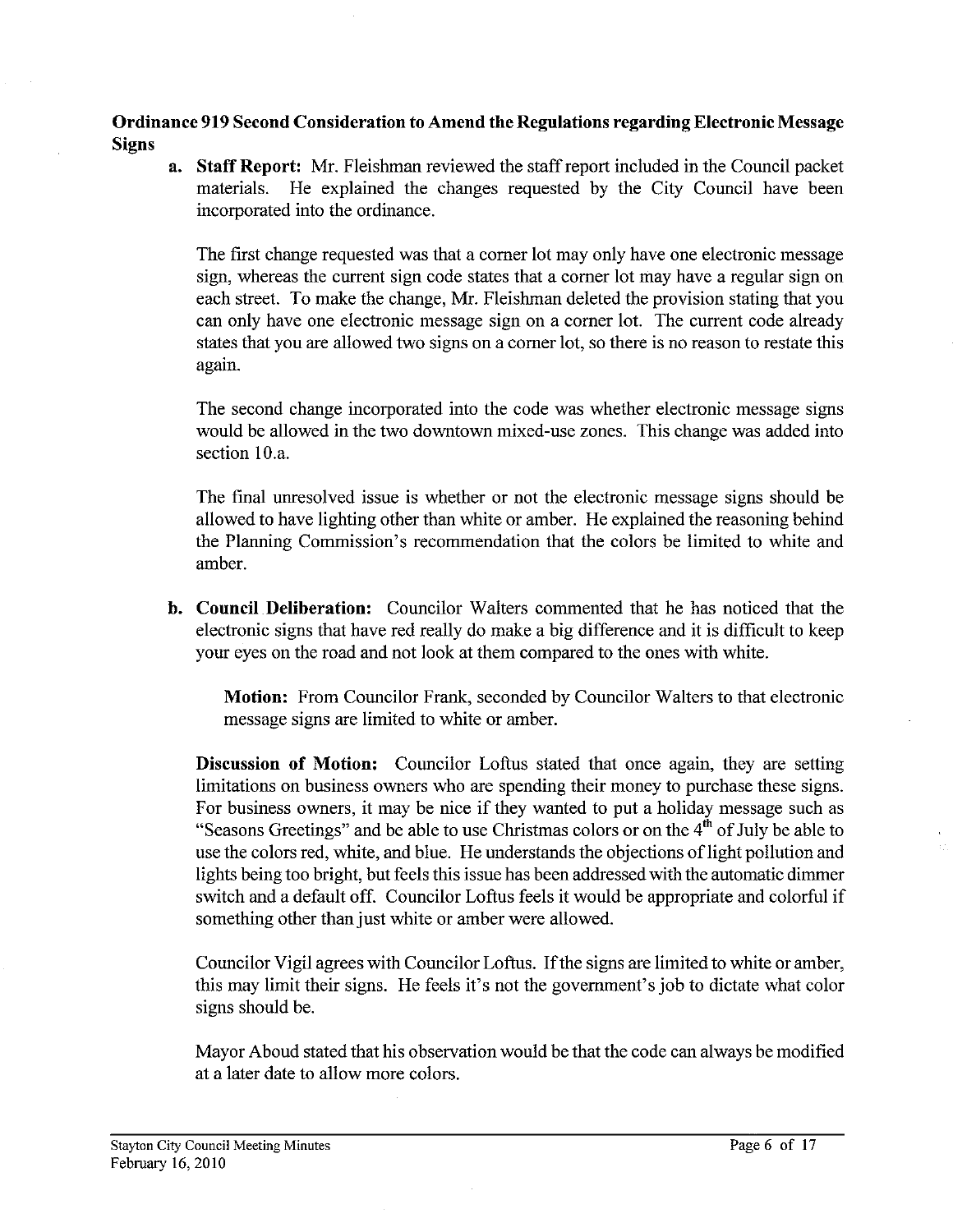Councilor Vigil responded that while this is true, how we will know that it's a problem when it's not allowed. He doesn't agree that the City will be telling businesses what color their sign can be. It limits variety in signs and may cause some businesses to choose not to install an electronic message sign because of the inability to be different.

Councilor Walters clarified that the color limitations of white or amber are only limited to the electronic message sign and not the regular business sign. Mr. Fleishman responded that this is correct.

**Motion passed:** 3:2 (Loftus and Vigil)

## **c. Council Decision:**

**Motion:** From Councilor Frank, seconded by Councilor Hemshorn to approve and enact Ordinance 919 Amending the Stayton Municipal Code, Title 17 to Revise the Standards for Electronic Message Signs as presented. **Motion passed:** 4: **1** (Loftus).

## **Amendment of Lease Agreement, 352 E. Florence Street (Moose Lodge)**

- **a. Staff Report:** Ms. Shaffer reviewed the staff report included in the Council packet materials.
- **b. Council Deliberation:** Mayor Aboud asked if the rental income is assigned to a specific budget line item. Ms. Shaffer stated that it is placed in the Facilities Development and Maintenance Fund 50.

Councilor Walters inquired about the other half of the building which was used for storage by the City. Ms. Shaffer explained that when the Stayton Food Bank moved to their new location on **2"d** Avenue, all items being stored at 352 E. Florence Street were moved to the former Food Bank location on Ida Street. Councilor Walters then asked if what used to be the storage area at the Florence Street building will now be turned into something else. Ms. Shaffer stated that this was correct and that any changes or improvements made by the Moose will be done at their own cost with permits if required.

Councilor Vigil stated that Ms. Shaffer had explained that the Moose had agreed to what is presented in her staff report. However, what he sees from the Moose is that they only wanted to extend their lease. Ms. Shaffer explained that the letter from the Moose was to extend their lease back in September, which was a two year lease with the option to extend for an additional 2 two year terms. Staff brought this to the City Council in July 2009, and looked at increasing the rent for the half of the facility they were renting and there was no decision made at that time. At this time being the lease hasn't been officially extended, the Moose have been paying on a month to month basis but had expressed an interest in extending their lease.

Councilor Loftus stated that it seems to him that if the intent of the City and the City Council is to eventually demolish this building and put a City Hall there. In reference to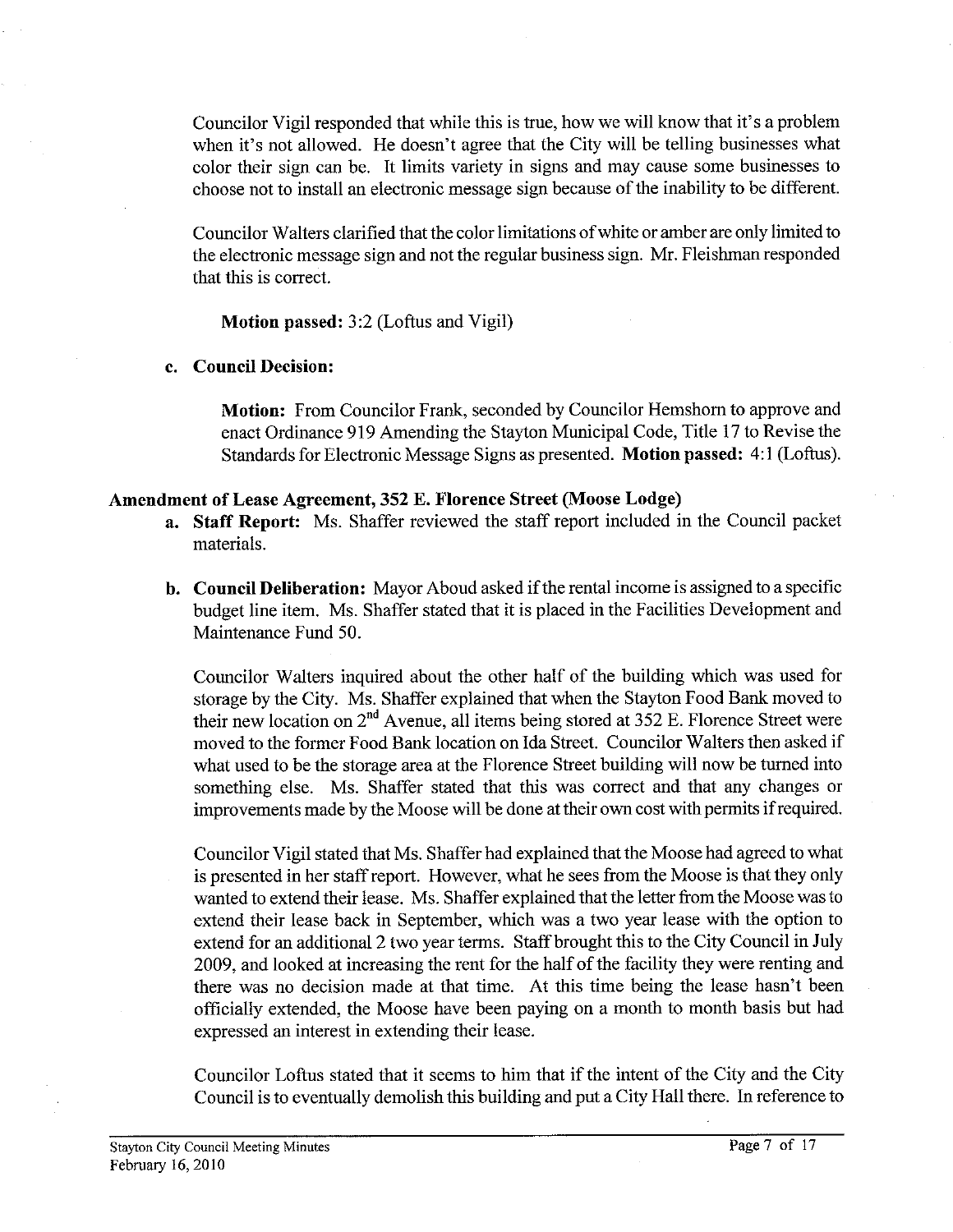the Lease Agreement, page 6 of 9, section 8.3.2, he felt this is something that needs to be addressed and if 30% to 40% of the building is damaged at that point in time it should be turned over to the Fire Department for a "Learn to Bum" rather than investing more money into the restoration of the facility. This is the only concern he has with the contract and he feels the Council should consider revising this paragraph to state that if 30% to 35% of the building is damaged, the lease is terminated and the building should be demolished. Mayor Aboud asked him what specific percentage he would like to see this changed to. Councilor Loftus stated he would like to see this changed to 30%.

Councilor Frank asked Councilor Loftus to further explain the reasoning behind changing the percentage from 60% to 30%. Councilor Loftus stated that if the building is 60% damaged, it's not worth the investment to replace it. He continued that it's a 3,000 square foot building and if 30% of the building is damaged this will take out approximately 1,000 square feet. Based on the layout and footprint of the building, that's most of the building. Councilor Frank asked if someone else could further elaborate on this.

Councilor Walters pointed out that this section refers to 60% of the value of the building, not square footage. He stated that only 100 square feet could be damaged and that may be enough to knock off 60% of the value of the building. The statement is not based on square footage; it is based on the value of the building.

Councilor Frank asked Mr. Eubank if there would be a problem with changing the percentage. Mr. Eubank responded that the City's insurance agent Alan Kingsley was present at the meeting and asked if he would be able to comment on this. Mr. Kingsley stated that he wasn't prepared to speak on this but could do some research and get back to the City.

Councilor Vigil stated that the way this makes sense to him is if something is going to cost more to fix than its worth, then you don't fix it and he feels 60% is that threshold. He feels this section is ok as stated.

### **c. Council Decision:**

**Motion:** From Councilor Vigil, seconded by Councilor Walters to approve the lease amendment between the City of Stayton and the Stayton Loyal Order of Moose, Stayton Lodge #2639 and authorize the City Administrator to sign the lease amendment. **Motion passed:** 5:O.

# **NEW BUSINESS**

# **Resolution No. 849 to Apply for an Oregon Parks** & **Recreation Department Local Government Grant for Improvements to Santiam Park**

**a. Staff Report:** Mr. Kinney reviewed the staff report included in the Council packet materials.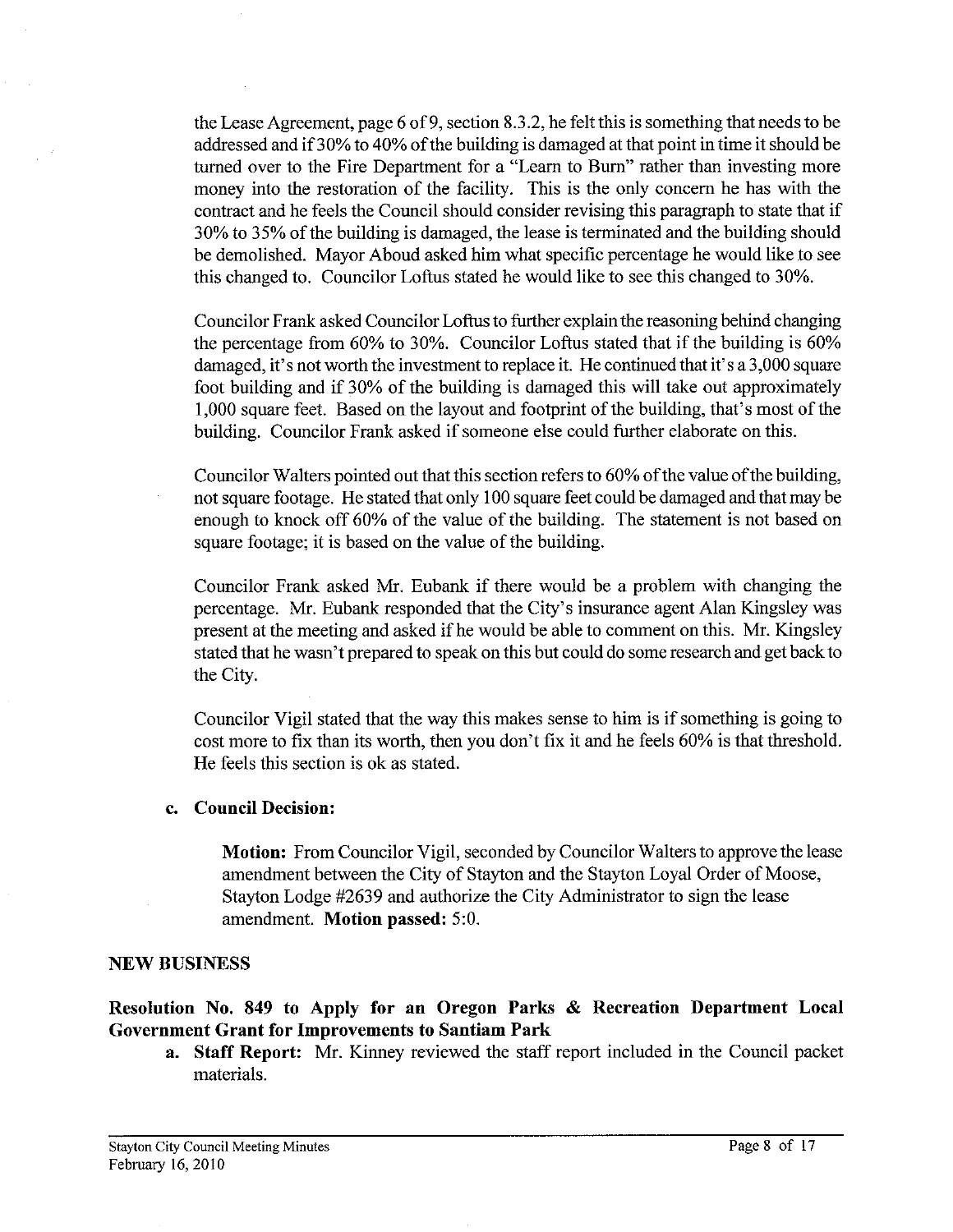**b. Council Deliberation:** Mayor Aboud asked when the grant application is due. Mr. Kinney indicated that the application is due in early April and a presentation will be given to the decision committee in early June. This year the Oregon Parks and Recreation Department (OPRD) has very limited funds available, and it is expected to be a very competitive process. Staff is hoping by receiving commitments from local organizations and from Slayden Construction, it will give the City's application more of a competitive advantage.

Councilor Vigil stated that he would like to declare an Ex Parte Contact because he is the Parks and Recreation Board's Council liaison. Also, his sister lives in this neighborhood. He continued that he has no personal benefit nor does his family for the improvements to this park.

Councilor Walters inquired about the play surfacing to be included in the grant application and whether it was as safe as the hog fuel currently being used. Mr. Kinney stated that it is at least equal to the hog fuel for safety when falling. He wasn't sure about exact statistics but it is his experience that they work effectively.

# **c. Council Decision:**

**Motion:** From Councilor Frank, seconded by Councilor Hemshorn to approve Resolution No. 849 which authorizes the City Administrator to apply for and sign the Oregon Parks and Recreation Local Government Grant application for improvements to Santiam Park, other grant applications and funding requests to private foundation, local corporations and civic groups in order to provide a broad-based local match for the OPRD Local Government Grant. **Motion passed:** 5:0.

# **Resolution No. 850 Grant Application to update Transportation Master Plan**

- **a. Staff Report:** Mr. Fleishman reviewed the staff report included in the Council packet materials.
- **b. Council Deliberation:** Councilor Vigil asked what is keeping the City from fixing the problems with the Stayton Transportation System Plan (TSP) that we already know about. Mr. Fleishman stated that these are policy decisions that need to be based on a detailed modeling of traffic projection in the future and requires specialized consultants to complete. The grant is to pay these consultants to do this. Mr. Kinney stated the staff is working with Marion County and developers on these issues as they arise. However, if the City is able to receive a grant to do a more comprehensive review, staff would like to do that.

Mayor Aboud asked if the City is required to have a TSP and if the City does adopt a TSP, do we have to have someone such as DLCD sign off on it. Mr. Fleishman stated that the City is required to have a TSP, but is not required to update it. However, when it is updated it will be required to be reviewed by ODOT and DLCD for compliance with the State's Transportation Planning Rule. Mr. Kinney added that Marion County would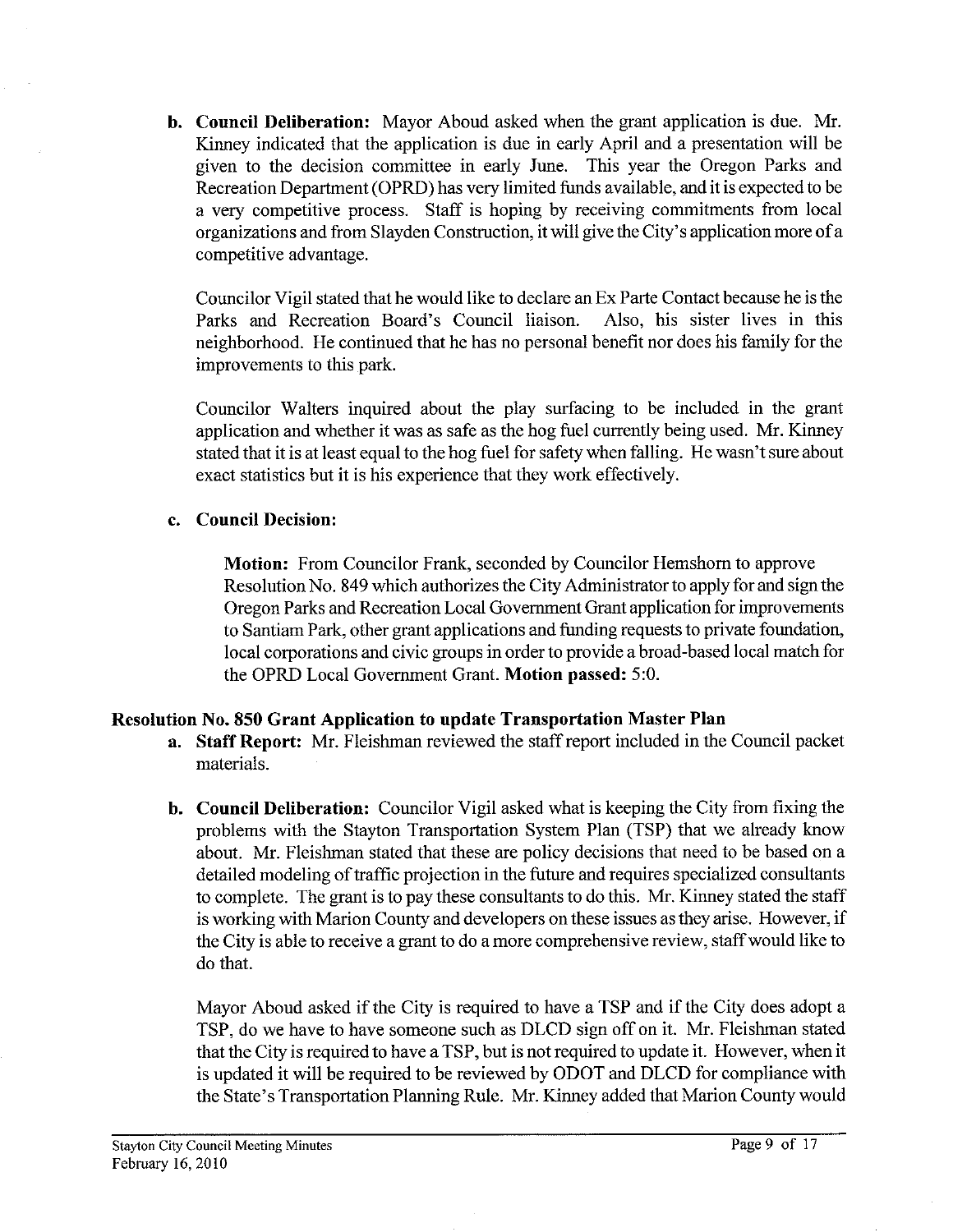also have to review it to be sure it coordinates with their planning.

Councilor Vigil stated it makes sense that the detailed study the City had done reflected that Stayton would have a lot of growth which may have assisted with being approved for the new interchange. Now that the City has a new interchange, we can look for something more realistic that will assist with growth in Stayton, such as reviewing the System Development Charges (SDC). Mr. Kinney stated that reviewing the SDC's would be a logical follow-up to the completion of an updated TSP.

Councilor Frank stated that from what he understood, Stayton's SDC's were not high but actually moderate compared to other cities. Mr. Kinney stated that currently there are projects included in the Capital Improvement List that he and Mr. Fleishman don't necessarily see as something that will happen in the future. It is possible that when these projects are removed from the list, the SDC's could potentially decrease.

Councilor Hemshom stated that she feels this update is very timely because of the changes in the economy and it's impossible for anyone to perfectly project what is going to happen in the future.

## **c. Council Decision:**

**Motion:** From Councilor Hemshom, seconded by Councilor Walters to approve Resolution 850 Authorizing the City Administrator to submit an application to the Transportation Growth Management Program.

**Discussion of Motion:** Councilor Loftus complimented Mr. Fleishman on his staff report. It was very thorough and informative. He asked Mr. Fleishman to explain the Dolan case mentioned on page 4 of 6 in the grant application form and how it impacts the City and future TSP's. Mr. Fleishman explained the U.S. Supreme Court's "Dolan" decision and its impact to the City.

Councilor Vigil stated that he is in favor of the City applying for the grant. However, he feels that if the City doesn't receive a grant for this project, they shouldn't just give up and wait for grant money. He suggested doing what we can in the meantime to move forward with addressing the issues that staff is aware of. Mr. Kinney stated that if the grant isn't awarded, there will be pieces that staff will need to start addressing as developments or proposals come in.

**Motion passed:** 5:O.

# **STAFFICOMMISSION REPORTS**

# **Finance Director's Report – Christine Shaffer**

**a. Monthly Finance Department Report:** No discussion.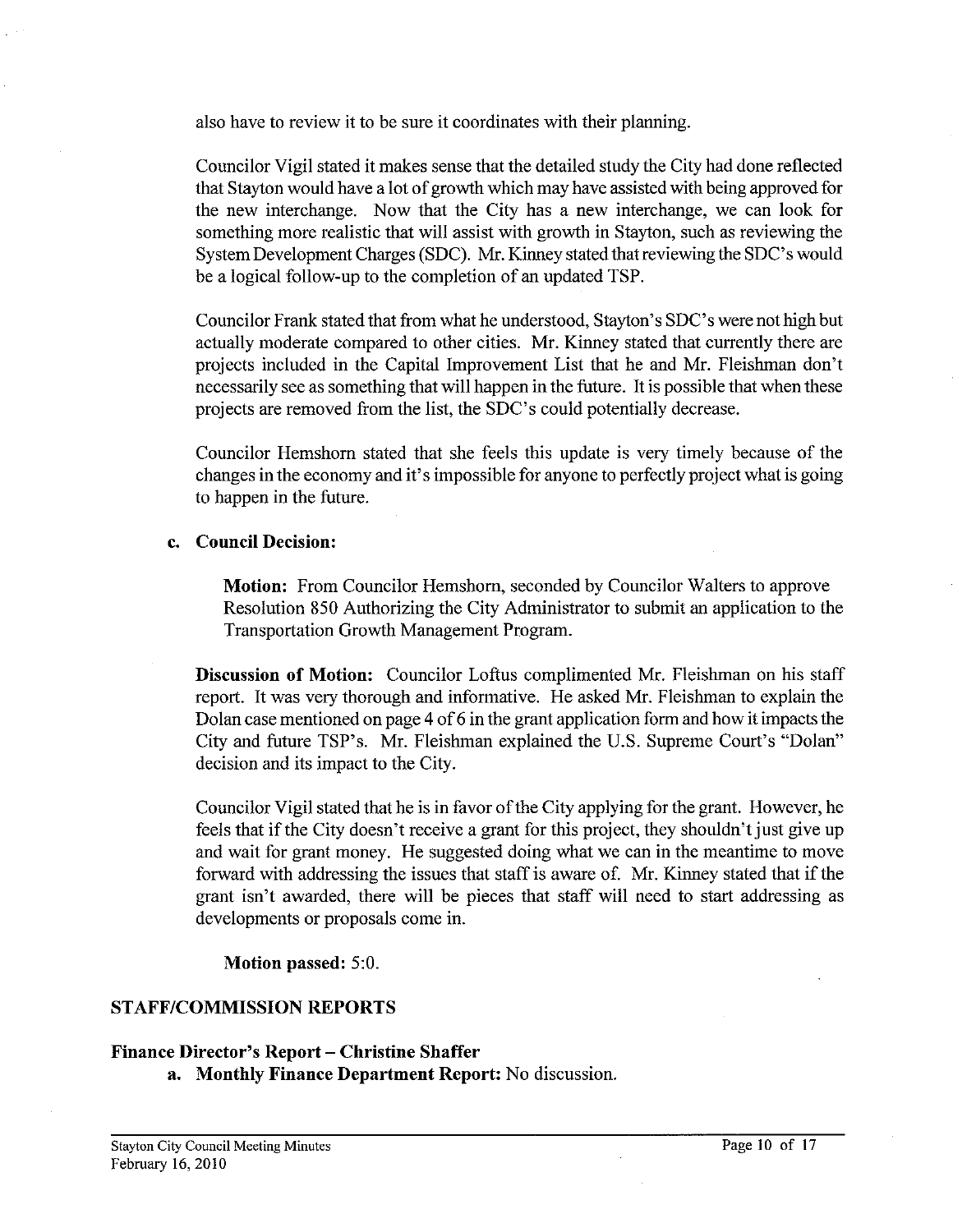### **Acting Police Chiefs Report** - **Rich Sebens**

- **a. Monthly Crime Rate Comparison Statistical Sheets:** No discussion.
- **h. Citizen Access to Local Crime Reports:** No discussion.
- **c. Yearly Statistical Report Police Department 2009:** Acting Police Chief Sebens reviewed the Annual Statistical Report for 2009. He also reviewed the Police Department's goals and the recent community survey results.

Councilor Frank asked why the Police Advisory Board is taking so long to implement. Mr. Sebens stated that it's a combination of the other projects that he has been working on and he is working with other agencies to gather their policies and guidelines for setting up this type of Board. Councilor Frank stated that an Advisory Board has been a high priority for him since he became a City Councilor. Mr. Eubank reiterated what Mr. Sebens had stated and that it is hoped the Board will be in effect by the end of the current fiscal year.

Councilor Hemshom asked what group of individuals would comprise the Advisory Board. Mr. Sebens stated it would be a random selection from the community.

Councilor Vigil commented that he feels the Police Department is doing a good job looking after the taxpayer dollars. He spoke about the importance of upkeep of the Police Department's vehicle fleet.

### **Library Director's Report** - **Louise Meyers**

**a. January Activities:** Ms. Meyers reviewed the Library report for January 2010.

Councilor Vigil asked if there is an electronic eye that counts the patrons entering the Library. Ms. Meyers stated that this is correct and it counts only those entering the building.

Councilor Hemshom commented that whether she is visiting the Library or City offices, she is always greeted nicely and every one is very kind.

### Public Works Director's Report - Dave Kinney

**a. January Monthly Operating Report:** Mr. Kinney reviewed the January Public Works Monthly Operating Report. He added that the Water Treatment Plant project is moving forward. In April and May, the Water Treatment Plant will be shut down for upgrades. During this time, the City will be purchasing water from the City of Salem.

SCTC is working on their fiber optic lines around the community. Occasionally, they will hit City utility lines. He spoke about the City's responsibility in locating these utility lines.

Councilor Loftus asked if GPS technology would help correct the utility line locating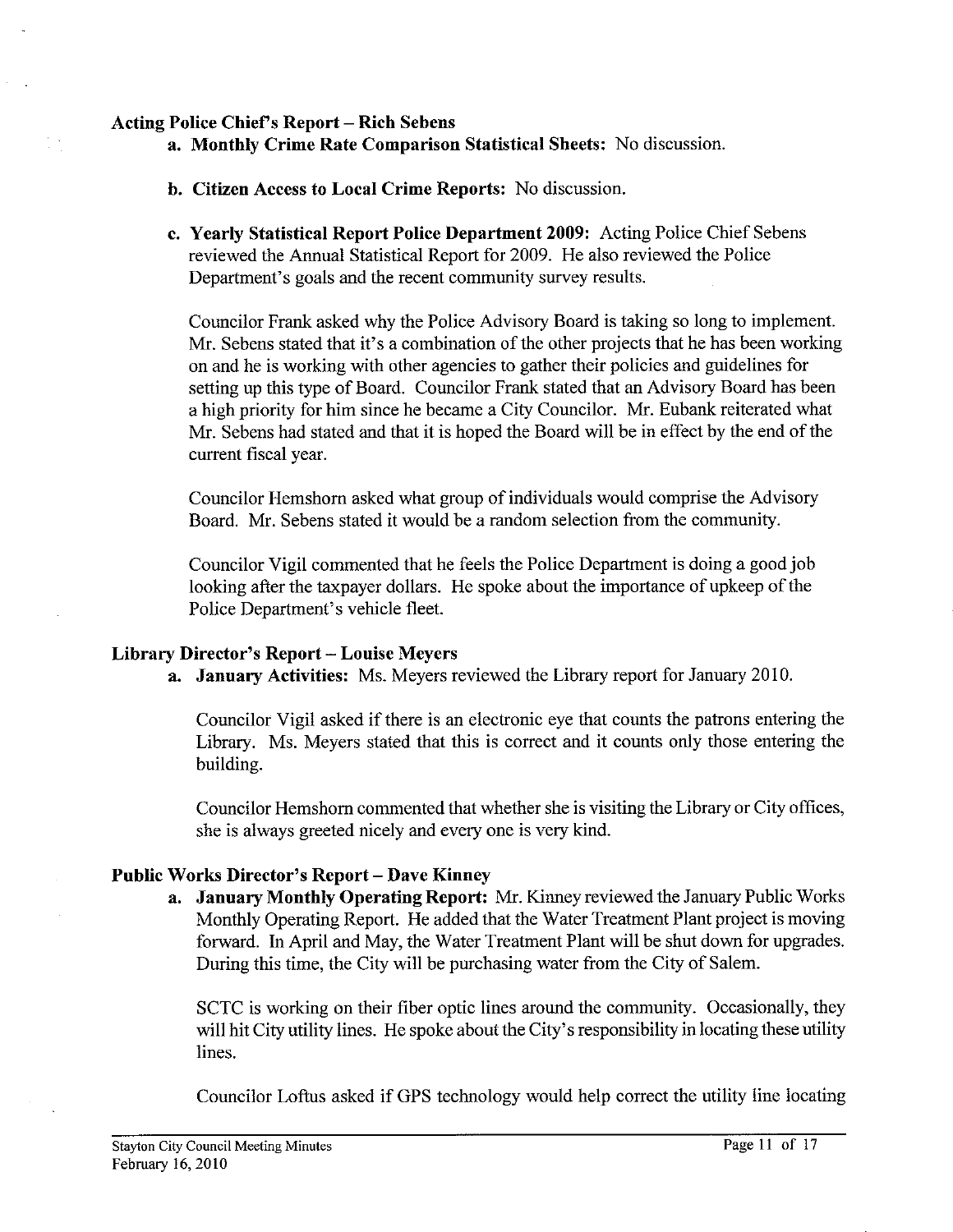issues. Mr. Kinney stated for the new systems GPS will help. Staff is working to use GPS technology to record exact locations whenever lines are exposed and transferring this information into the GIs system so that it is usable.

Councilor Loftus asked in regard to the Water Treatment Plant shutdown, if the City had any water reserves. Mr. Kinney stated that for the amount of water that is pumped daily, the City does not.

**b.** 10<sup>th</sup> Avenue Property Cleanup: Mr. Kinney reviewed his staff report and provided an update regarding asbestos removal and disposition of a fuel tank.

## **Pool Manager** - **Rebekah Meeks**

**a. January Pool Monthly Operating Report:** No discussion.

# **PRESENTATIONS/COMMENTS FROM THE PUBLIC - None.**

## **BUSINESS FROM THE CITY ADMINISTRATOR**

**a. Formation of Committee for Consideration of Updating City Codes:** Mr. Eubank provided the Council with a handout of a memo from the Planning Commission to the City Council in 2007. He stated there are two issues that keep coming up, one of which are SDC's and if the City receives the grant for updating the TSP, this may remedy some of those issues. The other issue is the sign code, which seems to come up time and time again.

Mr. Eubank asked the Council to review the handout and submit any comments to him over the next couple of weeks.

Mayor Aboud asked Mr. Christensen to step up to the podium. He stated that at a recent town hall meeting, Mr. Christensen suggested the idea of this Committee to look at updating City codes, to make the City more business friendly and assist with economic development issues. He asked if Mr. Christensen had any specifics he'd like to leave with the Council regarding the Committee. Mr. Christensen stated that he would be willing to serve on the Committee. He continued that he feels the Committee's assignment shouldn't be too specific. If done right, the Committee can do more and get it done in a shorter amount of time. He suggested the Committee meet and form a plan of what they want to do, bringing it back to the Council for approval. Also feels input is needed from people such as contractors and citizens.

Councilor Vigil stated that he sees this Committee meeting only on an as-needed basis.

Councilor Frank stated that he was perplexed as to how there were so many higher priorities than implementing the Police Advisory Board. He was under the impression that this was a high priority and he doesn't understand why it is taking so long.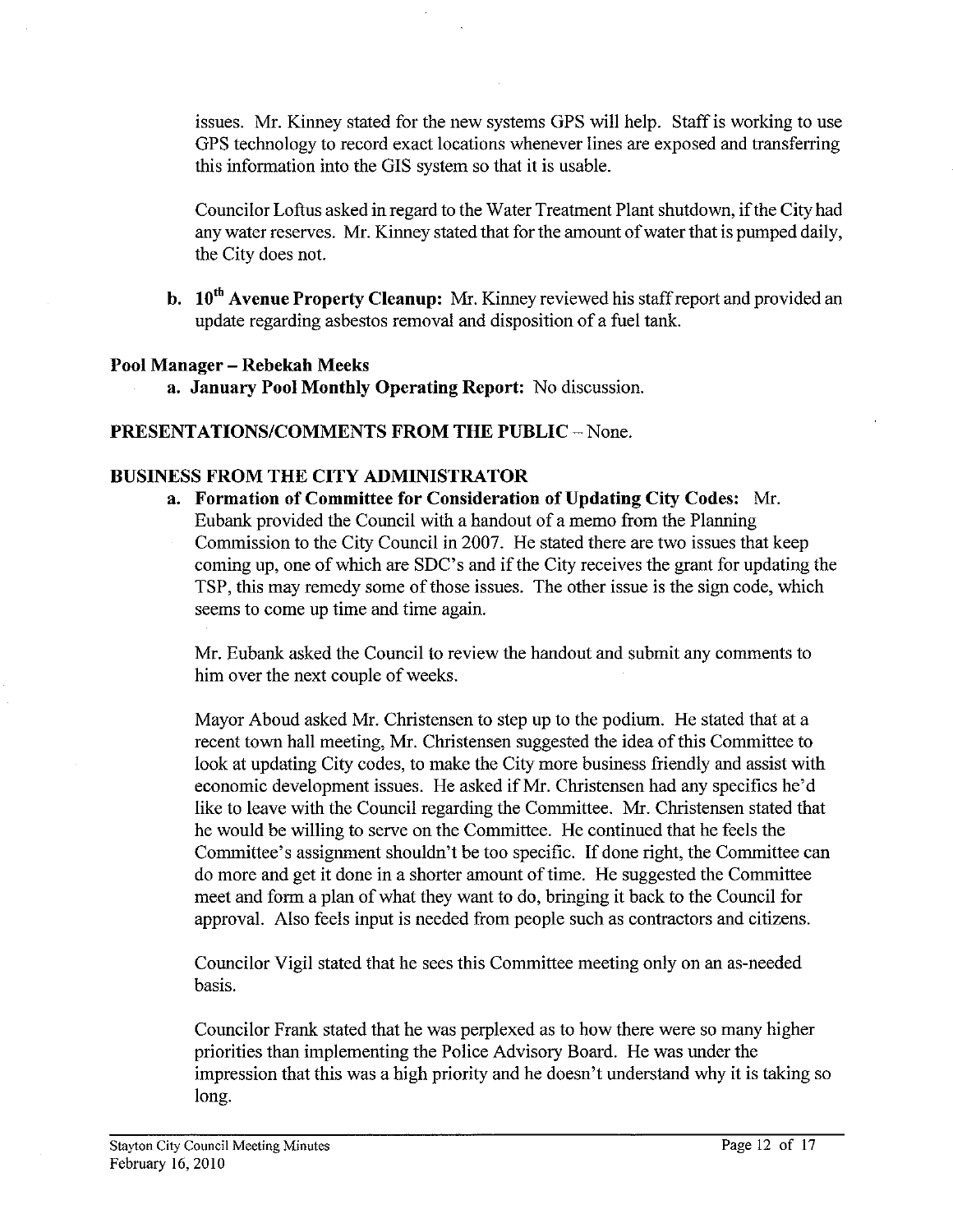Mayor Aboud stated that at the previous Council meeting he asked the Council to give suggestions on who they would like to see serve on this Committee. He continued that these meetings will be considered public meetings and will need to be posted as such. He sees the Committee looking at a wide variety of issues.

Councilor Vigil stated that his vision for the Committee is that this is the solution when a contractor comes in and has a problem with the Code. The Committee would review the problems and take steps to fix them.

# **BUSINESS FROM THE MAYOR - None.**

## **BUSINESS FROM THE COUNCIL**

**b. Second Motion from 14.a. Council Communications:** Councilor Frank indicated that he is concerned with the second motion made under 14.a. Council Communications earlier in the meeting. He asked what the current procedure is if Mr. Eubank feels there is inappropriate interaction between individual councilors and himself. Mr. Eubank stated that he had nothing to do with this motion and hasn't had a chance to think further about it. He continued that Mr. Christensen had a good idea of holding a work session between himself and the City Council to figure out how to work through a certain problem or issue.

Councilor Frank continued that he is interested in how the City Administrator currently handles an issue when one arises. Mr. Eubank responded that he would refer to his contract and what it states. He continued that at this point he doesn't want to go there and would like to get back to stability and respect

Mayor Aboud stated that he would like to answer this question. He read from Mr. Eubank's contract on how a dispute would be handled if there were inappropriate interaction between the City Council and himself.

Councilor Loftus stated that he has found the last ten days of communication with Mr. Eubank to be evasive and denying him under the guise of Ms. Petersen doesn't have time to click and send a file to him. He continued that it was to the point that he couldn't get the information he was requesting and this caused him to go to the Attorney General's office. He spoke with a judge and several private practice attorneys. Councilor Loftus felt the solution Mr. Eubank reached was to deny Councilor Loftus information and not answer his questions. He said until he had received a return phone call from the Attorney General's office earlier in the day, the discrepancy was unclear to him. However, after receiving the call he discovered that because he is making the request as an acting City Councilor the Public Records Law does not apply to him. However, if he asked the question as a citizen, the ORS 192.410 applies. He stated that under ORS 192.410 to 505, any communications that are generated by any public employee for any purpose that is outside the very clear exemptions can be disclosed to the citizen, either upon inspection or provided copies.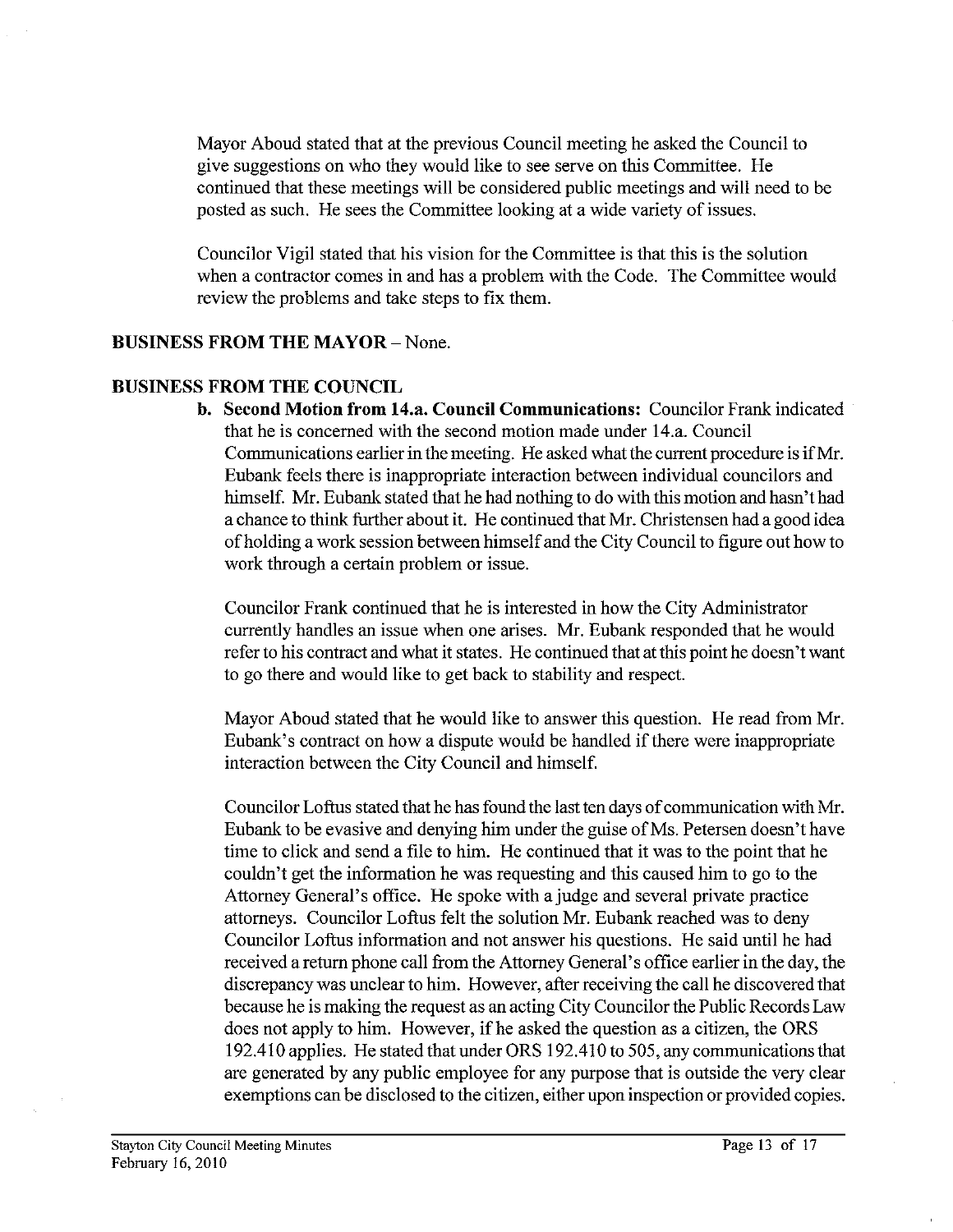Councilor Loftus stated that the reason he made the request he did was so that he could highlight mistakes in the minutes, not to edit or modify them, which he said Mayor Aboud had suggested he do in an email. He stated that when he asks the City Manager a question, he expects a yes or no answer if the question is phrased in a yes or no fashion. However, he could not get a yes or no answer when he asked Mr. Eubank if he had read the minutes or staff reports. He feels there was no acceptance of responsibility.

Mayor Aboud stated that he'd like to explain a couple of items to those in attendance who may be hearing about these issues for the first time. He continued that Councilor Loftus did send the Mayor and councilors a document on access to public documents. He stated that while the rules are very clear, Mr. Eubank did provide the documents requested by Councilor Loftus. The issue seemed to be whether it was in a PDF file or a Word document. The Word document can be altered whereas the PDF cannot be easily altered. Mayor Aboud stated that the City Attorney reviewed this request and it was determined that this information shouldn't be sent out in a Word file but rather a PDF so it cannot be modified. In regard to the issue with the minutes, Mayor Aboud stated that he had sent Ms. Petersen an email with corrections to the minutes and she made the requested corrections. He stated that this really is a simple process. He felt that the communications he was a part of with Mr. Eubank regarding this were very clear.

Councilor Loftus disagreed and stated that he was very specific with his request for which files he wanted. He stated the first request he made was via the phone and the Mayor wouldn't have been privy to this communication. The issue of a Word document then came up as Councilor Loftus felt it was easier for him to go through the document, highlight it, and email it back so that he is not wasting his time of printing it and going through it on paper and typing it in to the computer. He would have preferred to highlight the issues in red and email it back to staff.

Mayor Aboud responded that he understands what Councilor Loftus' concern is. He continued that he does not want the public left with the view that Mr. Eubank did not provide the information. The information was provided not only in hard copy but via email.

Councilor Hemshom stated that she has copies of the email communications. She stated that in looking back over the emails, during a workday this perpetual dialogue was not accomplishing much of anything and creating conflict. When she reads through it, she sees where the City Administrator says that protocol was followed. To her this is yes answer. She continued that there is a liability issue for the City to release documents that could be altered before the Council has had a chance to vote on it.

Councilor Walters commented that nobody sends out information like this in a Word document as it is too easily altered. He continued that Councilor Loftus shouldn't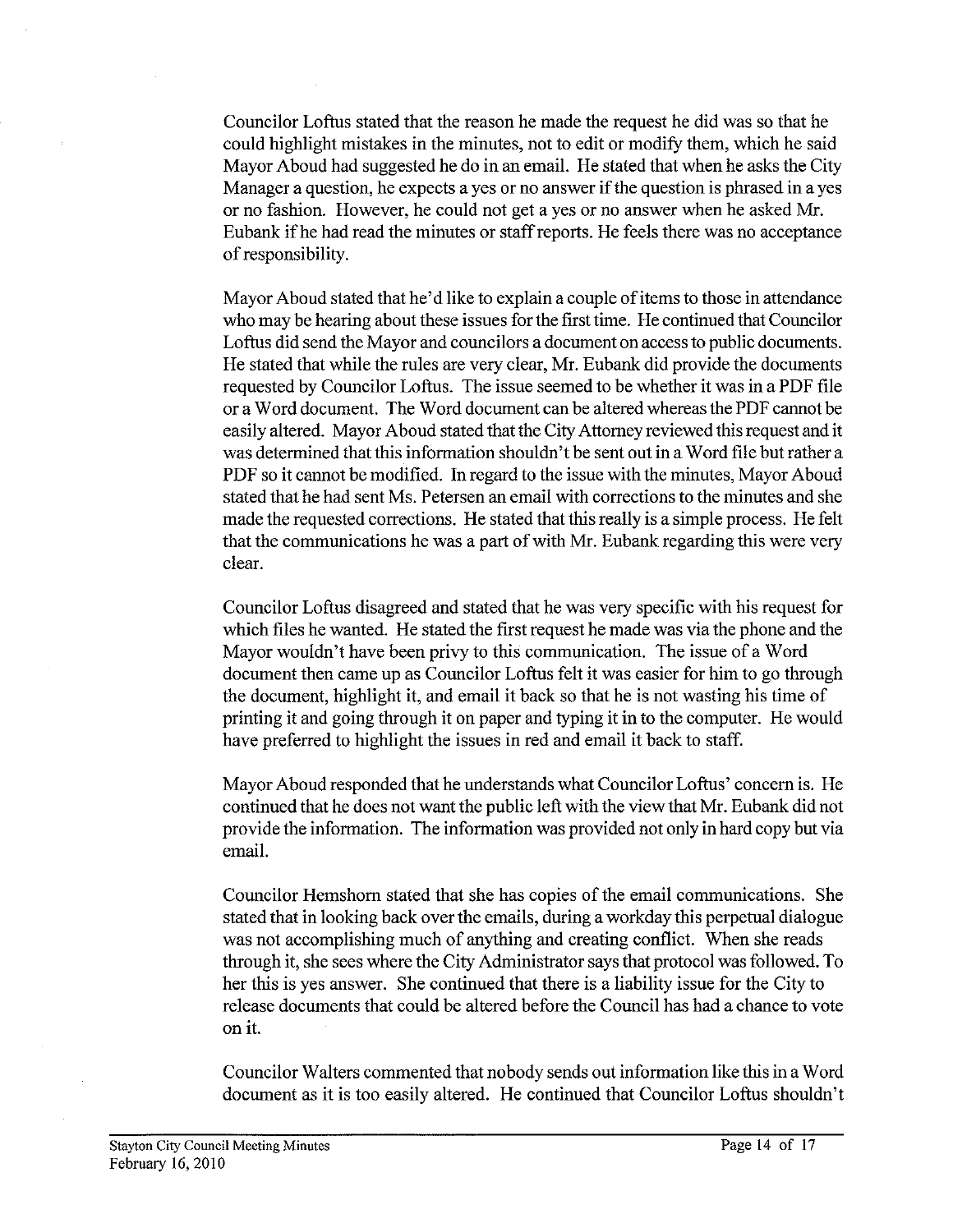demand special dispensation. The City can pay \$200 to \$300 per meeting to have someone transcribe the minutes word for word or continue doing what has been done for many years. He stated that he doesn't see what the problem is as the minutes are a draft and everyone has a chance to comment and suggest corrections. He feels this has been made a much bigger deal than it should have been and there staff who is ready to quit over it.

Councilor Loftus stated that he feels the simple fact is that no one has answered his question. He stated he was unsure how one could deviate from the specificity in the language in the minutes.

Councilor Hemshom stated that Councilor Loftus is creating problems and can't accept that a mistake was made.

**c. February 22, 2010 Planning Commission Meeting:** Councilor Loftus inquired about the upcoming Planning Commission meeting and stated he was under the impression they would be discussing the sign code. Mr. Fleishman stated that on the agenda for the February 22,2010 Planning Commission is a public hearing for nonconforming lots and discussion of potential changes in the code for uses in the Downtown Residential Mixed-Use zone.

Councilor Loftus asked if an inventory for those signs has been produced for the Planning Commission. Mr. Fleishman stated that one had not been produced. He continued that a discussion of signs is not on the February 22,2010 agenda.

**d. City of Sublimity Policy to Repeal SDC's:** Councilor Loftus stated that recently the City of Sublimity adopted a policy to repeal SDC's for commercial development. He stated that he feels in order for Stayton to stay competitive, they should consider doing the same. Based on the last  $8 - 12$  weeks he has in his book, the City hasn't generated any SDC's. Therefore, he feels the City isn't losing anything by repealing the SDC's for commercial development.

Councilor Loftus began to make a motion. However, Mayor Aboud interrupted and stated that he feels this is not the appropriate time to make a motion on this and that Councilor Loftus could ask that this be added to the next Council meeting agenda.

Councilor Loftus stated that he would like this be added to the next City Council meeting agenda.

Mayor Aboud continued that he feels this is one of the issues the new Committee mentioned earlier in the meeting would be looking at. He stated he would rather the Council wait to discuss this issue until the Committee has achance to review this and make a recommendation to the Council.

Councilor Loftus continued that in his opinion, it's not going to hurt the City of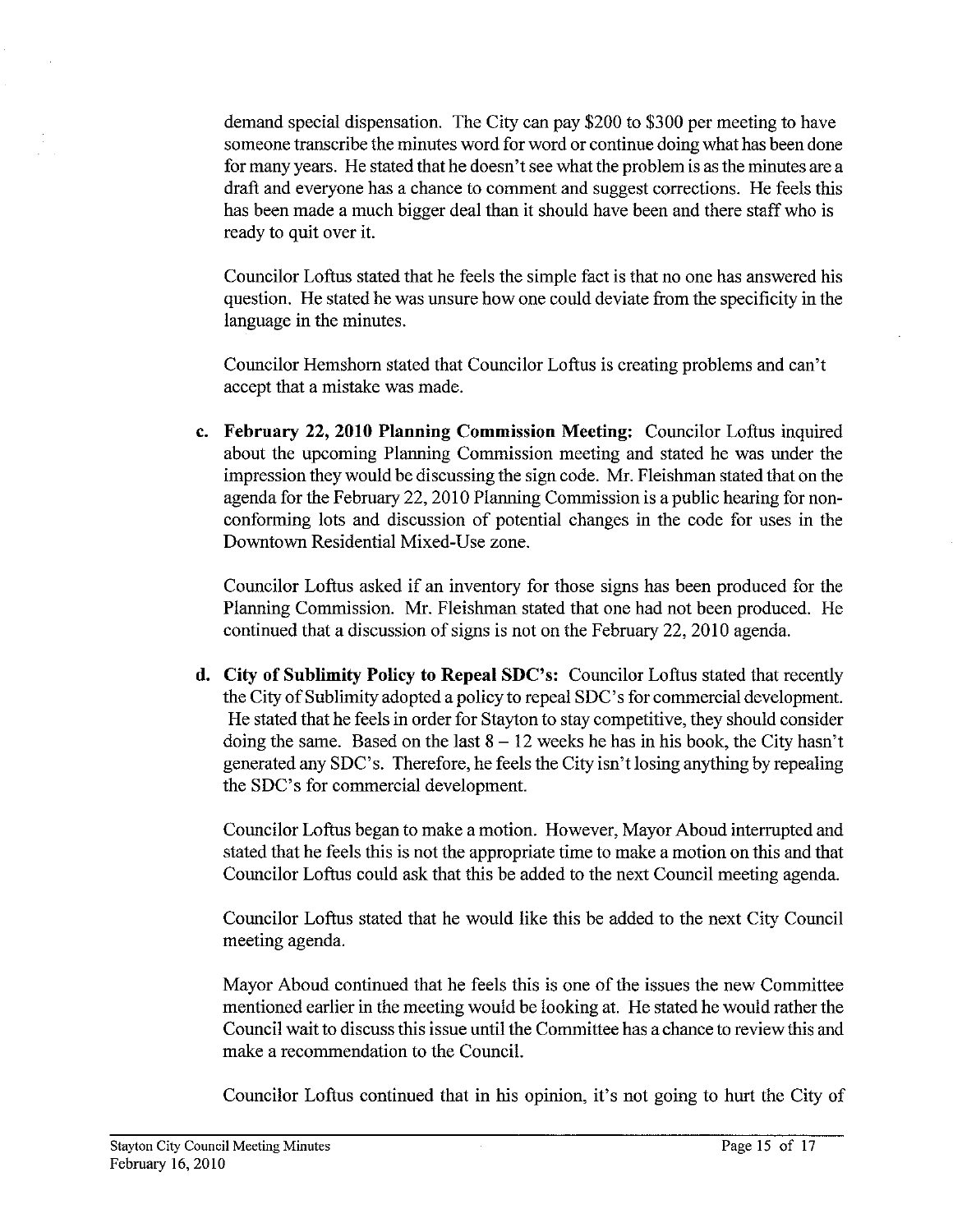Stayton to repeal the SDC's and it would help us to stay competitive with the City of Sublimity.

Councilor Vigil felt that this is something the Committee could review this issue.

Councilor Walters stated that the City of Sublimity is a different situation and only takes in smaller businesses. Stayton's losses could be potentially huge if the SDC's are repealed.

Mayor Aboud stated it seemed to be the consensus of the Council to wait for the Committee to work on this.

**e. Community Advocate Award:** As part of being the Park and Recreation Board Council Liaison, Councilor Vigil has also been working with the City's Community Participation Coordinator Angie Lehnert. They have been discussing creating a Community Advocate Award which would potentially be awarded at the National Night Out event each August. Ballots could be sent out in the water bills, giving neighbors a chance to nominate people from their neighborhoods. The Park and Recreation Board could look over the nominations.

Councilor Vigil stated that if the Council is in support of this, he would look into the opportunity further. The Council supported Councilor Vigil looking into this further.

- **f. Committee for Consideration of Updating City Codes:** Councilor Frank expressed that he is confused by the wide range of issues being potentially assigned to the Committee for consideration of updating City codes. He was under the impression they would be focusing on the Comprehensive Plan, not all these other issues. Mayor Aboud stated that there are many different ideas for this Committee to look at and it is up to the Council to decide what these are.
- **g. First Motion from 14.a. Council Communications:** Councilor Frank stated that he has serious concerns with the first motion made under 14.a. Council Communications earlier in the meeting. He clarified that this motion means that when items described in the motion are occurring, the Mayor will call that person out of order. Mayor Aboud stated that this is correct and he sees the motion as coming out of concern from the Council that this is taking place.

Councilor Walters stated that the rules are already in effect and this motion isn't changing that. It's stating that the Council will stand behind the Mayor when enforcing the rules that are already in effect.

Councilor Hemshorn added that as a Council, the motion is stating that they don't condone that type of behavior and would like it stopped.

**f. CONTINUED** - **Committee for Consideration of Updating City Codes:**